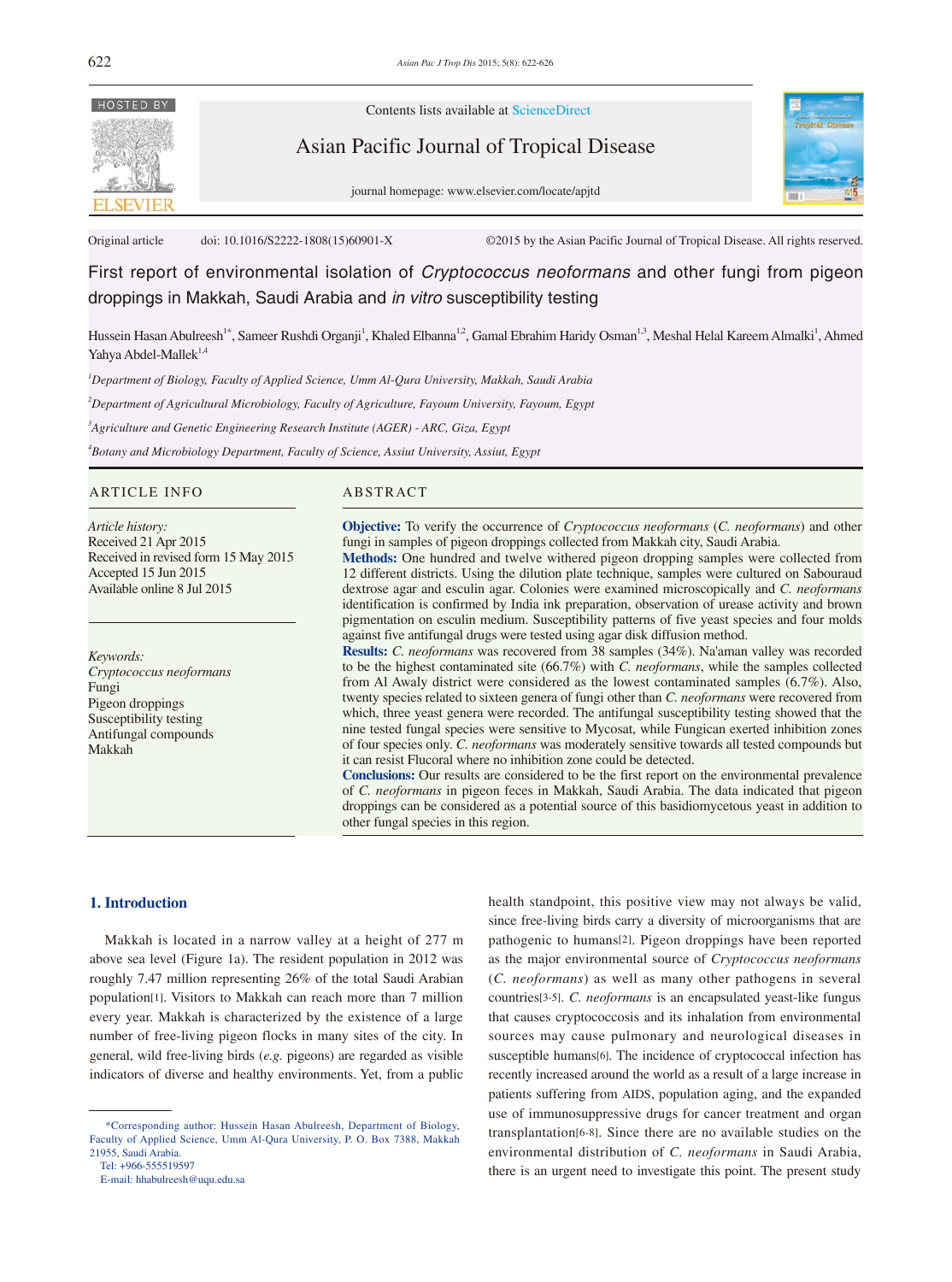

**Figure 1.** Saudi Arabian map showing geographical location of Makkah (a) and sampling sites in Makkah (b). 1: Al-Abedia; 2: Al-Awaly; 3:Al-Hamraa; 4: Al-Hegra; 5: Al-Nawaria; 6: Al-Omra; 7: Al-Sharayie; 8: Ashawquia; 9: Gorana; 10: Na'aman valley; 11: North Aziziya; 12: South Aziziya.

can be considered as the first step that aimed to know the extent of existence and environmental distribution of *C. neoformans* in pigeon droppings in Makkah that is considered as the highest populated city in Saudi Arabia.

# **2. Materials and methods**

## *2.1. Collection of samples*

 Total of one hundred and twelve samples of withered pigeon droppings were collected from 12 different sites within the city (Figure 1b), over a period of six months (July to December, 2014). The samples were placed in sterile universal bottles and processed in the same day of sampling.

# *2.2. Isolation and identification of C. neoformans and other fungi*

 The method described by Xavier *et al.* was adapted as follows: About 10 g of withered pigeon droppings from each site were transferred to Erlenmeyer flasks containing a saline solution (0.9%) with chloramphenicol (200 mg/L), achieving 1:10 dilution (w/v) [9]. The mixture was shaken for 20 min and allowed to settle for 30 min. Aliquots of 0.5 mL supernatant were streaked on esculin agar (Oxoid, Basingstoke, UK) for isolation of *C. neoformans* and on Sabouraud dextrose agar (SDA) (Oxoid), for isolation of other fungal species<sup>[10]</sup>. The plates were then incubated at 37 °C for 10 days. Each inoculated plate was examined daily for yeast growth. Colonies with a mucous appetence and those with brown pigmentation on esculin agar (Oxoid) were selected and subcultured on SDA slants to obtain pure cultures. For identification of *C. neoformans*, morphological and biochemical tests were used. The presence of capsule on India ink preparation was considered as one of the bases of *C. neoformans* identification and confirmed by melanin synthesis on esculin agar (Oxoid), urease production on urea agar (Oxoid), and

ability to grow at 37 °C[9,11]. The other fungal species growing on SDA were identified microscopically.

# *2.3. Antifungal susceptibility testing*

 Agar disk diffusion method described by Elbanna *et al.* was mainly applied, and five antifungal compounds were purchased from different pharmacies in Makkah city to examine the antifungal susceptibility patterns of *C. neoformans* and other medically important fungal species that were recovered from pigeon feces[12]. These antifungal drugs were: Batrafen (ciclopirox–olamine), Canasten (clotrimazole), Flucoral (fluconazole), Fungican (fluconazole) and Mycosat (nystatin). The tested species were *Aspergillus flavus* (*A. flavus*)*, Candida albicans* (*C. albicans*)*, C. neoformans, Rhizopus stolonifer* (*R. stolonifer*)*, Rhodotorula mucilaginosa* (*R. mucilaginosa*)*, Syncephalastrum racemosum* (*S. racemosum*)*, Trichoderma harzianum* (*T. harzianum*)*, Trichosporon asahii* (*T. asahii*) and *Trichosporon mucoides* (*T. mucoides*). Potato dextrose agar plates were inoculated with each tested species by swabbing the fresh cultures onto the surface of agar plates. Sterilized filter paper discs (6 mm) were saturated with 100 µg/ mL of each tested antifungal drug and subsequently dried at 40 °C. The dried disks were transferred to the surface of the inoculated plates in triplicates. Plates were incubated for 36 h at the optimum temperature for each fungal species and their sensitivity to the antifungal compounds was determined by measuring the diameter of inhibition zones (mm). Sterilized water without tested compounds was used as a control.

## **3. Results**

 *C. neoformans* was recovered from 38 out of 112 (34%) pigeon droppings in 11 out of 12 sites examined. Samples collected from site number 3 yielded negative result (Table 1). The highest rate of *C. neoformans* contamination was recorded from the samples collected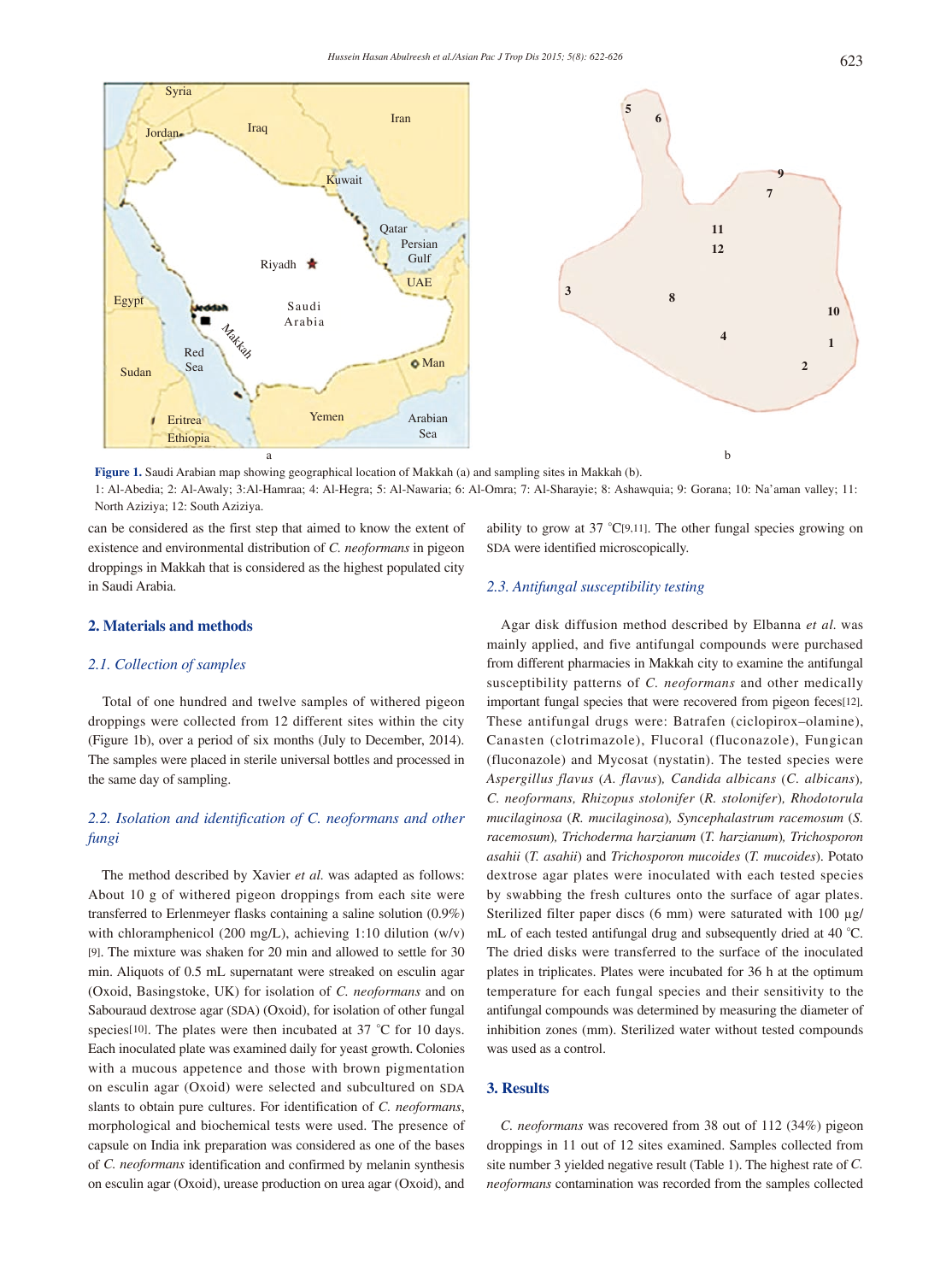from Na'aman valley (site number 10), where 66.7% (four out of six samples) was positive. North Aziziya (site number 11) came second to Na'aman valley regarding *C. neoformans* recovery rate where it was isolated from 9 out of 16 (56.3%) samples. Al-Hegra district came third, where 50% of samples (3 out of 6) were positive (Table 1). *C. neoformans* was also recorded in four other sites (6, 1, 7 and 12) with percentage of contamination as: 40.0%, 37.5%, 33.3% and 33.3%, respectively. The occurrence of *C. neoformans* in samples collected from sites number 5, 8 and 9 were ranged between 20%- 25%. On the other hand, samples collected from Al-Awaly district recorded the lowest rate of recovery, where *C. neoformans* was isolated once out of 15 samples representing 6.7% of tested samples (Table 1).

### **Table 1**

Distribution of *C. neoformans* isolated from pigeon droppings in Makkah.

| Site of isolation Site number |                | Total number   | Positive       | % of positive |  |
|-------------------------------|----------------|----------------|----------------|---------------|--|
|                               |                | of samples     | samples        | samples       |  |
| Al-Abedia                     | 1              | 16             | 6              | 37.5          |  |
| Al-Awaly                      | $\overline{c}$ | 15             | 1              | 6.7           |  |
| Al-Hamraa                     | 3              | 1              | $\theta$       | 0.0           |  |
| Al-Hegra                      | $\overline{4}$ | 6              | 3              | 50.0          |  |
| Al-Nawaria                    | 5              | $\overline{4}$ | 1              | 25.0          |  |
| Al-Omra                       | 6              | 5              | $\overline{c}$ | 40.0          |  |
| Al-Sharayie                   | 7              | Q              | 3              | 33.3          |  |
| Ashawquia                     | 8              | 17             | $\overline{4}$ | 23.5          |  |
| Gorana                        | 9              | 5              | 1              | 20.0          |  |
| Na'aman valley                | 10             | 6              | $\overline{4}$ | 66.7          |  |
| North Aziziya                 | 11             | 16             | 9              | 56.3          |  |
| South Aziziya                 | 12             | 12             | $\overline{4}$ | 33.3          |  |
| Total                         |                | 112            | 38             | 34.0          |  |

 The isolation of other yeast and molds species from pigeon fecal droppings was shown in Table 2. Twenty species related to sixteen fungal genera were isolated within the twelve sites that were surveyed. Mucorales were represented by 8 species related to 6 genera from which *R. stolonifer, S. racemosum* and *Mucor hiemalis* were the most common and appeared in 16.1%, 11.6% and 10.7% of the examined samples, respectively. According to the diversity of genera, the genus *Aspergillus* ranked the second to Mucorales isolated from pigeon fecal samples and was represented by five species, namely, *A. flavus, Aspergillus niger* (*A. niger*)*, Aspergillus parasiticus, Aspergillus tamarii* and *Aspergillus terreus*. The remaining genera listed in Table 2 were represented either by two or one species. *A. niger* and *R. mucilaginosa* were recorded in high frequency of occurrence and isolated from 43 and 35 pigeon fecal samples representing 38.4% and 31.3%, respectively. *A. flavus, R. stolonifer* and *Saccharomyces* species were encountered in moderate frequency of occurrence. The remaining fungal species were recovered from less than 15% of the samples.

 Antifungal susceptibility patterns against five antifungal drugs were shown in Table 3. *C. albicans* and *T. mucoides* were sensitive to all tested antifungal compounds followed by *T. harzianum*, *C. neoformans*, *R. mucilaginosa* and *A. flavus* that were sensitive to 4 out of 5 tested compounds. *S. racemosum* and *T. asahii* were sensitive to three out of five compounds. On the other hand, *R. stolonifer* exhibited the lowest susceptibility patterns to all tested compounds. Also, it was noticed that Mycosat was found to be effective as antifungal compound against all tested isolates, followed by Canasten and Flucoral.

#### **Table 2**

Fungal genera and species (other than *C. neoformans*) isolated from pigeon droppings in Makkah.

| Fungal genera and species |                | No. of isolation Frequency of occurrence $%$ |  |  |
|---------------------------|----------------|----------------------------------------------|--|--|
|                           | cases          |                                              |  |  |
| Actinomucor elegans       | $\overline{2}$ | 1.8R                                         |  |  |
| Absidia corymbifera       | $\mathbf{1}$   | 0.9R                                         |  |  |
| A. flavus                 | 22             | 19.6M                                        |  |  |
| A. niger                  | 43             | 38.4H                                        |  |  |
| Aspergillus parasiticus   | 13             | 11.6L                                        |  |  |
| Aspergillus tamarii       | 3              | 2.7R                                         |  |  |
| Aspergillus terreus       | $\mathbf{1}$   | 0.9R                                         |  |  |
| C. albicans               | 14             | 12.5L                                        |  |  |
| Cunninghamella echinulate | $\overline{4}$ | 3.6R                                         |  |  |
| Mucor hiemalis            | 12             | 10.7L                                        |  |  |
| Mucor racemosus           | 10             | 8.9L                                         |  |  |
| Papulaspora candida       | 9              | 8.0L                                         |  |  |
| Penicillium spp.          | $\overline{7}$ | 6.3L                                         |  |  |
| Rhizoctonia solani        | $\overline{4}$ | 3.6R                                         |  |  |
| Rhizopus oryzae           | $\overline{2}$ | 1.8R                                         |  |  |
| R. stolonifer             | 18             | 16.1M                                        |  |  |
| R. mucilaginosa           | 35             | 31.3H                                        |  |  |
| Saccharomyces spp.        | 18             | 16.1M                                        |  |  |
| S. racemosum              | 13             | 11.6L                                        |  |  |
| T. harzianum              | $\mathbf{1}$   | 0.9R                                         |  |  |
| T. asahii                 | 7              | 6.3L                                         |  |  |
| T. mucoides               | 3              | 2.7R                                         |  |  |
| Trichosporon spp.         | 7              | 6.3L                                         |  |  |
| Ulocladium sp.            | $\overline{2}$ | 1.8R                                         |  |  |
| Sterile mycelia dark      | $\overline{7}$ | 6.3L                                         |  |  |
| Total                     |                | 16 genera and 20 species                     |  |  |

H: High occurrence present in more than 30% of samples; M: Moderate occurrence present in 15% to less than 30%; L: Low occurrence present in 5% to less than 15%; R: Rare occurrence present in less than 5%.

#### **Table 3**

Sensitivity of some selected fungal species isolated from pigeon dropping samples to five pharmaceutical antifungal compounds (at concentration of 100 µg/mL).

| Tested fungi    | Inhibition zone in diameter (mm) |                            |          |          |         |  |
|-----------------|----------------------------------|----------------------------|----------|----------|---------|--|
|                 |                                  | Batrafen Canasten Flucoral |          | Fungican | Mycosat |  |
| A. flavus       | 20                               | 10                         | 35       | 0.0      | 39      |  |
| C. albicans     | 20                               | 11                         | 41       | 25       | 32      |  |
| C. neoformans   | 35                               | 28                         | $\Omega$ | 27       | 20      |  |
| R. stolonifer   | $\theta$                         | $\Omega$                   | 30       | $\left($ | 11      |  |
| R. mucilaginosa | 27                               | 20                         | 60       |          | 43      |  |
| S. racemosum    | $\Omega$                         | 11                         | 35       |          | 36      |  |
| T. harzianum    | $\Omega$                         | 15                         | 40       | 10       | 48      |  |
| T. asahii       | $\Omega$                         | 11                         | 24       | $\Omega$ | 35      |  |
| T. mucoides     | 24                               | 9                          | 25       | 22       | 25      |  |

0: Resistant; < 20: Low sensitive;  $20 - 40$ : Moderately sensitive;  $\ge 40$ : Highly sensitive.

## **4. Discussion**

 The current study showed that *C. neoformans* was found in 34% of 112 samples of pigeon droppings collected from 12 different sites in Makkah. Although the saprophytic distribution of *C. neoformans* in pigeon droppings was previously reported in different countries around the world such as Brazil[13], China[14], Columbia[15], Iran[16], India[9], and Italy[17], information about the environmental existence of this opportunistic fungus in Saudi Arabia is sparse. Currently there is only one published record reporting the incidence of *C. neoformans* infection in a tuberculous lymphadenitis patient in Saudi Arabia[18], therefore, the current study reports for the first time the isolation of environmental *C. neoformans* in Saudi Arabia.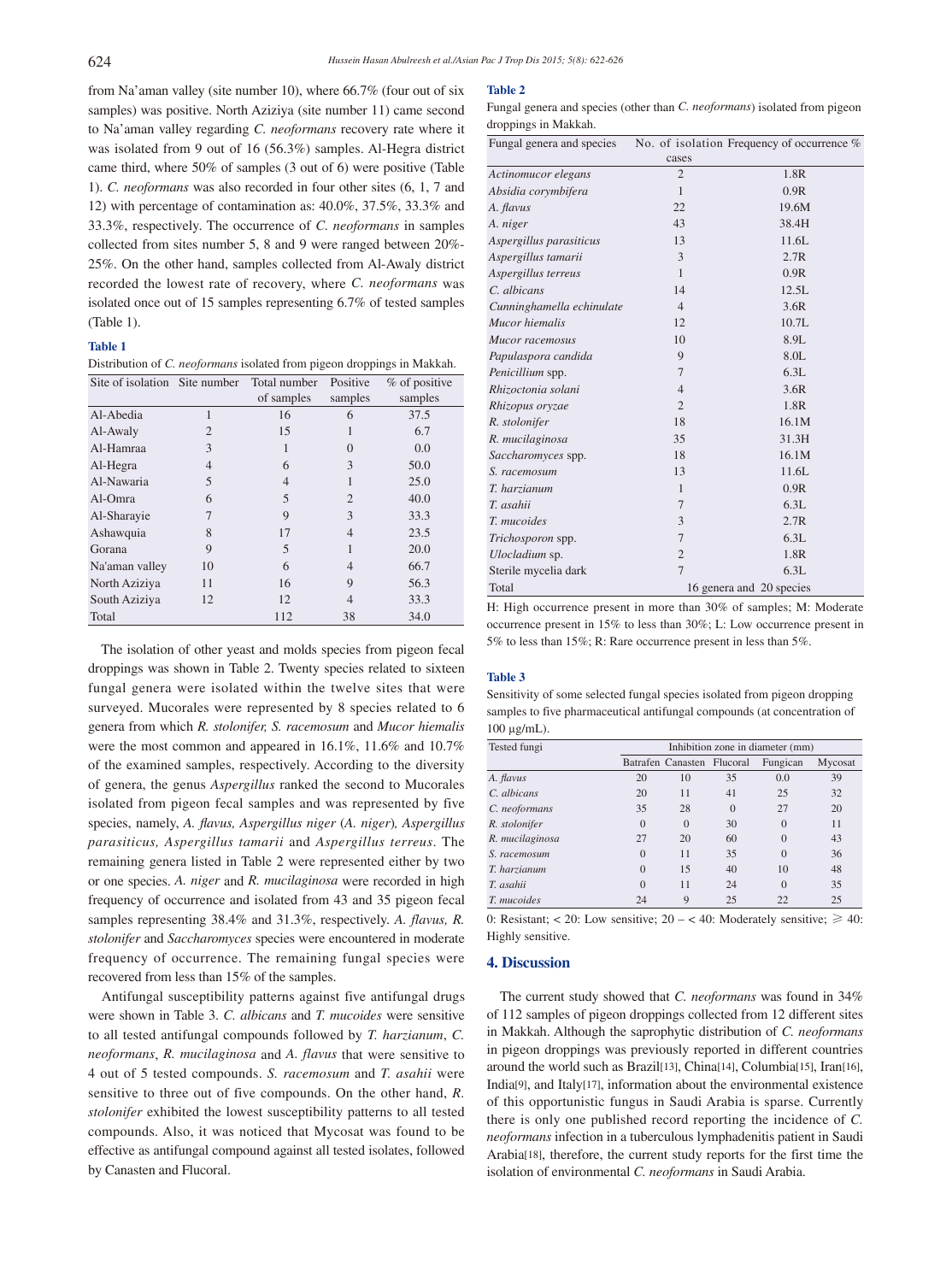It must be mentioned that, all pigeon dropping samples collected in our study were withered, based on the previous reports indicated that *C. neoformans* was not found in fresh pigeon droppings, probably because dry fecal droppings contain less bacterial flora and thus less competition for nutrients[19,20]. It is generally considered that the pigeon droppings are the main environmental source of *C. neoformans* probably due to its high content of organic material, particularly urea and creatinine[3,5,9,13,14,16,19]. Other environmental sources of the fungus include dust, chicken habitats, fruits and trees[21-23].

 In this study, the relatively high rate of *C. neoformans* contamination (> 50%) in three sites (Na'aman valley, Al-Hegra and north Aziziya) could be attributed to the environmental conditions such as large amount of pigeon droppings, dense populated resident and commercial areas, parks and trees, where pigeons may find appropriate locations for nesting and gathering in large numbers. On the other hand, our results showed that *C. neoformans* was recovered once from 15 pigeon fecal samples collected from Al-Awaly district. This can be explained on the basis that this district is relatively newly constructed comparing with the other districts in Makkah resulting relatively lower numbers of human and pigeon population. Thus areas inhabited by large numbers of pigeons flocks may be considered as an important ecological niche for *C. neoformans*[20].

 Using the dilution plate method and SDA medium, our data showed that 20 species related to 16 genera of molds and yeasts other than *C. neoformans* were recovered from pigeon droppings. It must be mentioned that, among these 20 molds and yeasts species that were recovered, four species were of medical importance: *C. albicans, R. mucilaginosa, T. asahii* and *T. mucoides*. Costa *et al.* confirmed that urban pigeon droppings are a potential source of pathogenic yeasts and they isolate the same genera from pigeon droppings in Northeast Brazil[13]. *C. albicans* and other *Candida* spp. are commonly found in the gastrointestinal tract, oral cavity, and genital areas as harmless commensals[24]. It is worth noting that as well as being harmless commensals, *Candida* spp. are opportunistic pathogens capable of causing a wide range of superficial, localized, and/or systemic infections[25]. *Trichosporon* species are considered the second most common cause of fungaemia in patients with haematological malignant disease[25]. *Rhodotorula* species are being increasingly recognized as important human pathogens in severely immunosuppressed hosts, especially for patients with advanced HIV infection or cancer who are undergoing transplant[25-28].

 In the present study, eight species related to Mucorales and five *Aspergillus* spp. in addition to unidentified *Penicillium* were recorded. Also, a number of species related to the following genera *Penicillium, Aspergillus, Mucor*, and *Rhizopus* were isolated from pigeon dropping samples collected from Isfahan[16]. Some molds recovered during the present study were previously reported to be associated with human diseases such as *Aspergillus* species[29,30]. The Mucorales group (*Mucor* spp., *Rhizopus* spp., Absidia spp., and *Cunninghamella* spp.) were also considered as opportunistic human pathogens[31,32]. One species of *Trichoderma* (*T. harzianum*) recorded once in our study. *T. harzianum* and *Trichoderma longibrachiatum* constitute a lethal hazard for individuals with reduced resistance including patients with leukemia, HIV positive or having transplants[33,34].

 The results of antifungal susceptibility testing showed that Mycosat (nystatin) had a broad spectrum antifungal effect where it inhibited all tested fungal species. On the contrary, Fungican (fluconazole) had the narrowest antifungal effect spectrum on tested species, where five of them were resistant. *C. neoformans* showed resistance to Flucoral but was moderately sensitive to other antifungal drugs. The resistance of *C. neoformans* to Flucoral (fluconazole) was in accordance with the finding of some other authors[35]. Varma *et al.* reported heteroresistance of *Cryptococcus gattii* to fluconazole[36]. The *in vitro* antifungal susceptibility studies of isolates of the *C. neoformans*/*Cryptococcus gattii* species complex revealed contradictory results[37]. The study indicated a clear correlation between antifungal susceptibilities and genotypes of the causative cryptococcosis agents. Resistance to antifungal drugs is rare among clinical isolates of *C. neoformans* but has been reported[38]. Despite there is few comparison of minimum inhibitory concentrations data between clinical and environmental isolates, the results obtained by Chowdhary *et al.* showed some differences in the patterns of susceptibility according to the origin of *C. neoformans* isolates (*i.e.*  clinical or environmental)[39].

 With respect to other fungal genera, our results showed that *A. flavus, R. stolonifer* and *S. racemosum* were resistant to Fungican (fluconazole). The isolates of *A. niger* and *A. flavus* showed varying degrees of resistance to itraconazole, ketaconazole and amphotericin B, resulting in moderate zone of inhibitions against the antifungal agents[40]. In the present study, two yeast species isolates (*C. albicans* and *T. mucoides*) were sensitive to all tested drugs, while *R. mucilaginosa* showed resistance to Fungican. Also, *T. asahii* can resist Fungican in addition to Batrafen. The resistance or sensitivity of some yeast isolates were also noticed by Sardi *et al.* who reported that 62.2% of the *C. albicans* isolates tested were susceptible to fluconazole, 15.6% to voriconazole, 91.1% to amphotericin B and 95.5% to caspofungin[41].

 Our results are considered to be the first report on the environmental prevalence of *C. neoformans* in pigeon fecal samples collected from different sites of Makkah, Saudi Arabia. The data indicated that pigeon droppings can be considered as a potential source of this basidiomycetous yeast in addition to other fungal species in this region. Some of the recovered fungal species reported in this study were previously reported as pathogens associated with various types of infections in immunocompromised patients. The possibility of inhalation of the fungal spores by immunocompetent individuals, would probably lead to serious health hazards. Therefore, it is necessary to prevent the accumulations of these large flocks of pigeons for long periods of time in public areas, particularly near residential areas, public parks, food outlets and hospitals. Further studies are required to investigate the environmental distribution of *C. neoformans* and other opportunistic fungi in pigeon droppings in other populated major cities of Saudi Arabia. The *in vitro* susceptibility of nine selected fungal species with medicinal interest isolated from pigeon droppings to five conventional antifungal drugs that recommended for use in Makkah proved that tested fungal species responded variably between resistance and susceptibility.

## **Conflict of interest statement**

We declare that we have no conflict of interest.

### **References**

- [1] Saudi Arabian Monetary Agency. The annual report of Saudi Arabian Monetary Agency. Saudi Arabia: Saudi Arabian Monetary Agency; 2010. [Online] Available from: http://piketty.pse.ens.fr/files/capital21c/ xls/RawDataFiles/WealthReportsEtc/SovereignFunds/SaudiArabia/ SAMAAnnualReportJuly2010.pdf [Accessed on 11th April, 2015]
- [2] Abulreesh HH. Faecal shedding of antibiotic resistant *Escherichia coli*  serogroups in pigeons with special reference to *E. coli* O157. *Ann Res Rev Biol* 2014; **4**: 2184-91.
- [3] Dickx V, Beeckman DS, Dossche L, Tavernier P, Vanrompay D.